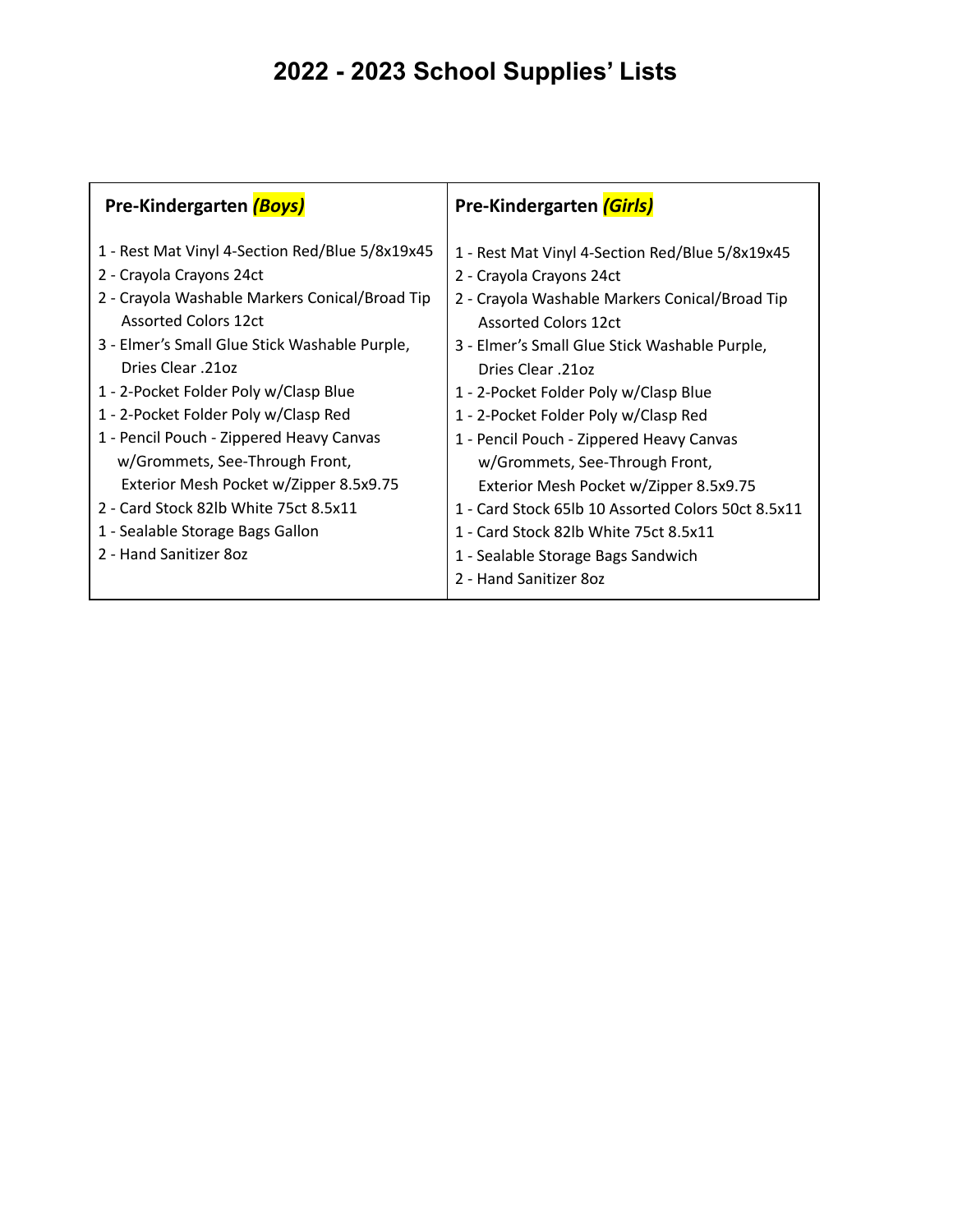#### **Kindergarten**

- Composition Book (Wide Ruled) Purple Marble 100ct 9.75x7.5
- Elmer's Large Glue Stick Washable Purple, Dries Clear .77oz
- Expo Low Odor Dry Erase Marker Fine Tip Black
- Scissors Blunt 5"
- Crayola Washable Markers Conical/Broad Tip Classic Colors 8ct
- Crayola Crayons 16ct
- 2-Pocket Folder Poly w/Clasp Red
- 12ct Pencil #2 Yellow Woodcase Sharpened
- .5" Durable 3-Ring View Binder White
- Sheet Protectors Top Loading Standard Clear 25ct
- 2-Pocket Folder Paper w/Clasp Black
- Construction Paper Assorted 50ct 9x12
- Card Stock 82lb White 75ct 8.5x11
- Bank Bag Heavy Duty w/Zipper 11x6
- Facial Tissue Medium Box
- Hand Sanitizer 8oz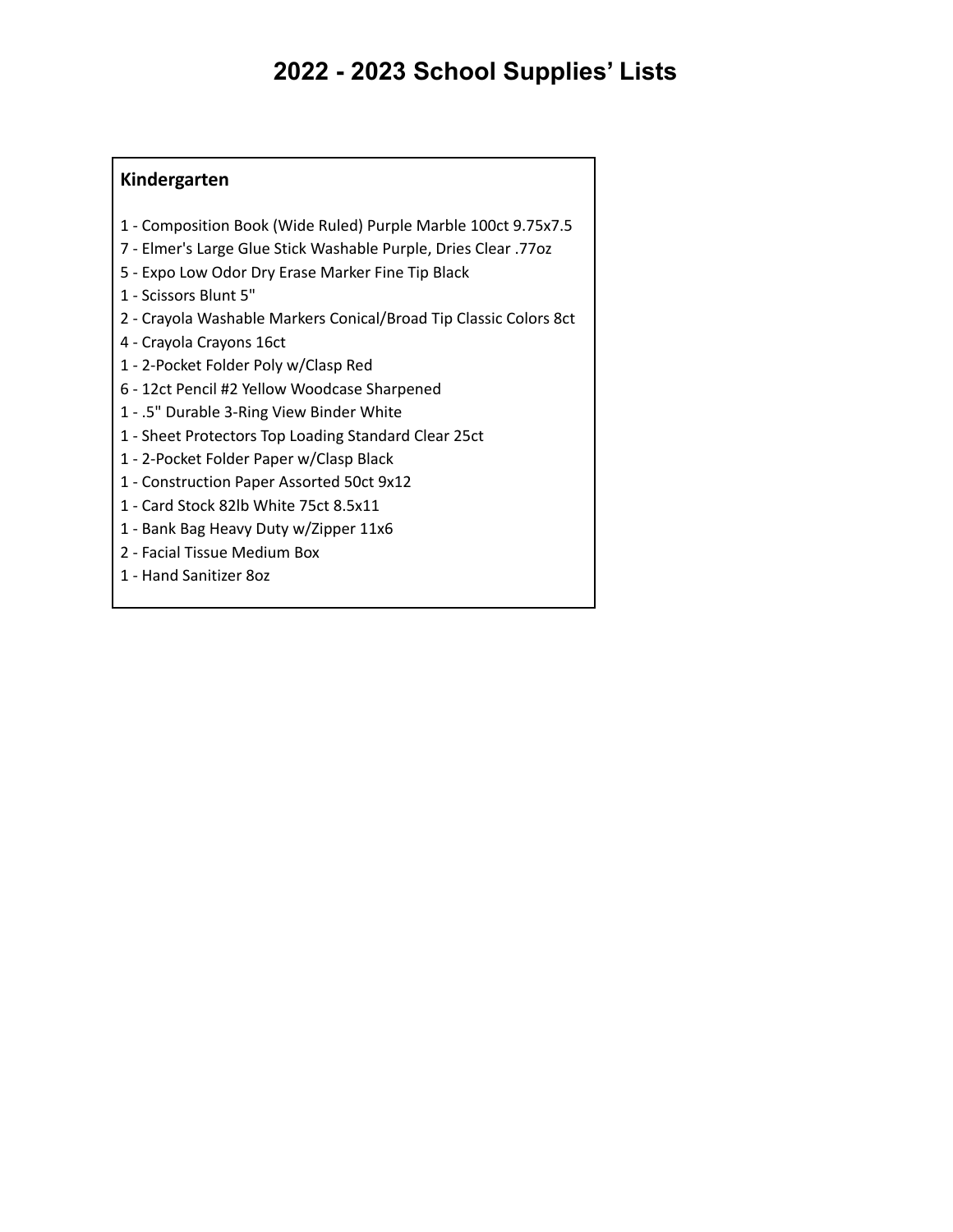| 1 - Scissors Blunt 5"<br>1 - Scissors Blunt 5"<br>4 - Elmer's Large Glue Stick Washable Purple,<br>4 - Elmer's Large Glue Stick Washable Purple,<br>Dries Clear .77oz<br>Dries Clear .77oz<br>1 - Crayola Washable Markers Conical/Broad Tip<br>1 - Crayola Washable Markers Conical/Broad Tip<br>Classic Colors 10 ct<br>Classic Colors 10 ct<br>4 - Crayola Crayons 24 ct<br>4 - Crayola Crayons 24 ct<br>3 - 12ct Dixon Ticonderoga Pencil #2 Yellow Sharpened<br>3 - 12ct Dixon Ticonderoga Pencil #2 Yellow Sharpened                                                                                                                                                                                                                                                                                                                                                                                                                                                                                                                                                                                                                                                                                                                                                                                                                                                                                                                                                                                                                                                                                                                                                                                                                                                                                                                   |  |
|----------------------------------------------------------------------------------------------------------------------------------------------------------------------------------------------------------------------------------------------------------------------------------------------------------------------------------------------------------------------------------------------------------------------------------------------------------------------------------------------------------------------------------------------------------------------------------------------------------------------------------------------------------------------------------------------------------------------------------------------------------------------------------------------------------------------------------------------------------------------------------------------------------------------------------------------------------------------------------------------------------------------------------------------------------------------------------------------------------------------------------------------------------------------------------------------------------------------------------------------------------------------------------------------------------------------------------------------------------------------------------------------------------------------------------------------------------------------------------------------------------------------------------------------------------------------------------------------------------------------------------------------------------------------------------------------------------------------------------------------------------------------------------------------------------------------------------------------|--|
| 1 - 2-Pocket Folder Poly w/Clasp Purple<br>1 - 2-Pocket Folder Poly w/Clasp Purple<br>1 - 2-Pocket Folder Poly w/Clasp Green<br>1 - 2-Pocket Folder Poly w/Clasp Green<br>1 - 2-Pocket Folder Poly w/Clasp Yellow<br>1 - 2-Pocket Folder Poly w/Clasp Yellow<br>1 - 2-Pocket Folder Poly w/Clasp Blue<br>1 - 2-Pocket Folder Poly w/Clasp Blue<br>1 - 2-Pocket Folder Poly w/out Clasp Red<br>1 - 2-Pocket Folder Poly w/out Clasp Red<br>1 - Spiral Notebook 1 Sub (Wide Ruled) Orange 70ct<br>1 - Spiral Notebook 1 Sub (Wide Ruled) Orange 70ct<br>2 - Grade K-2 Primary Composition Book Story Journal Top<br>2 - Grade K-2 Primary Composition Book Story Journal Top<br>Half Blank 100ct<br>Half Blank 100ct<br>1 - Eraser Caps Latex-Free Pink 12 ct<br>1 - Eraser Caps Latex-Free Pink 12 ct<br>3 - Binder Clip Medium 1-1/4"<br>3 - Binder Clip Medium 1-1/4"<br>5 - Manila File Folder Letter Size 1/3 Cut<br>5 - Manila File Folder Letter Size 1/3 Cut<br>6 - Low Odor Dry Erase Marker Fine Tip Black<br>6 - Low Odor Dry Erase Marker Fine Tip Black<br>1 - Copy Paper 20lb 5 Pastel Colors 100ct 8.5x11<br>1 - Copy Paper 20lb 5 Pastel Colors 100ct 8.5x11<br>1 - Card Stock 82lb 75ct 8.5x11<br>1 - Construction Paper Assorted 50ct 9x12<br>1 - Sheet Protectors Top Loading Standard Clear 10ct<br>1 - Sheet Protectors Top Loading Standard Clear 10ct<br>1 - Hand Sanitizer 80z<br>1 - Hand Sanitizer 80z<br>2 - Facial Tissue Medium Box<br>2 - Facial Tissue Medium Box<br>1 - Sealable Storage Bags Gallon<br>1 - Sealable Storage Bags Gallon<br>1 - Play-Doh Modeling Compound 1 Can<br>1 - Play-Doh Modeling Compound 1 Can<br>1 - Bank Bag Heavy Duty Vinyl w/Zipper 11x6<br>1 - Bank Bag Heavy Duty Vinyl w/Zipper 11x6<br>1 - .5" Durable 3-Ring View Binder White<br>1 - .5" Durable 3-Ring View Binder White |  |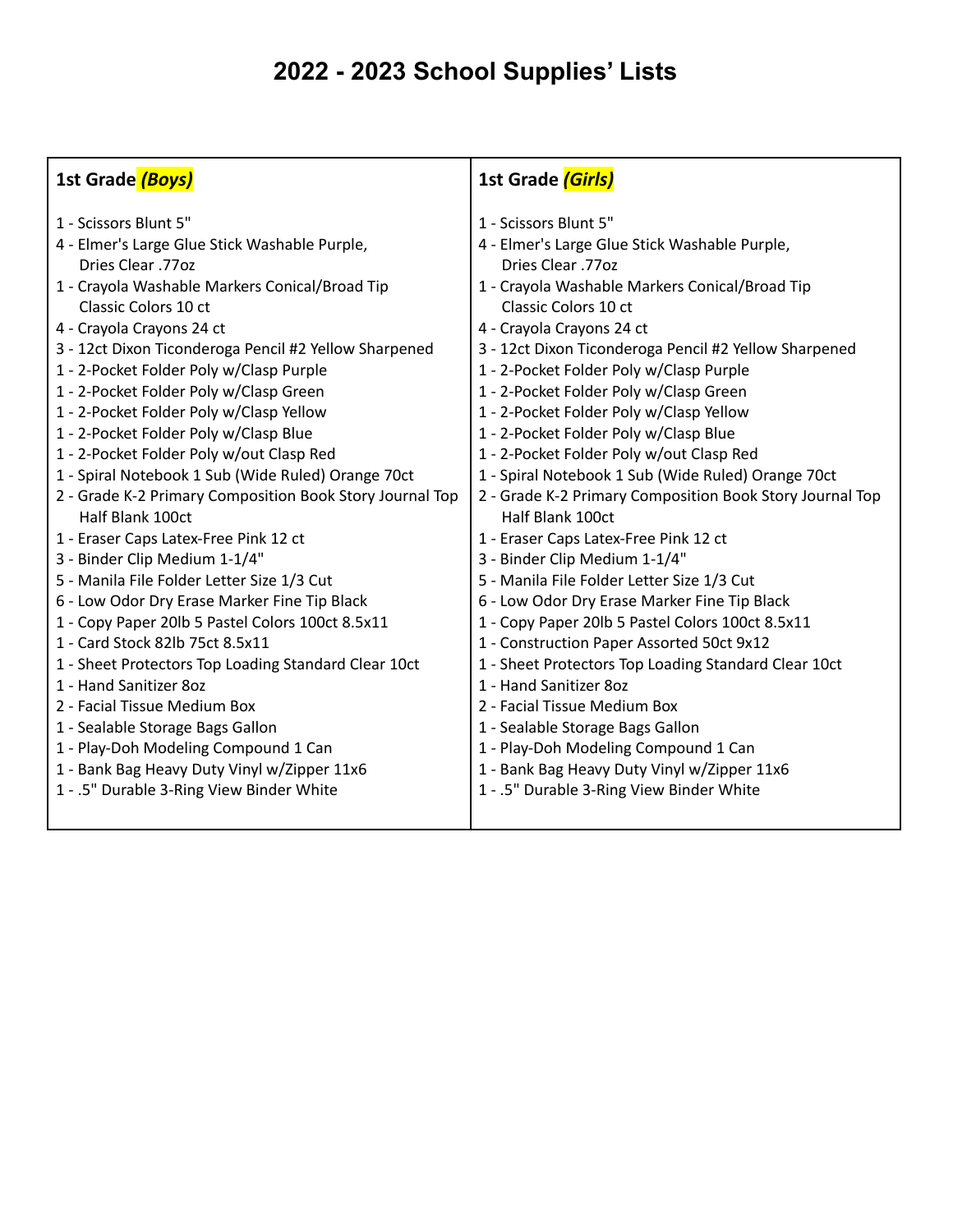| 2nd Grade (Boys)                                                                                   | 2nd Grade (Girls)                                                                                  |
|----------------------------------------------------------------------------------------------------|----------------------------------------------------------------------------------------------------|
| 1 - 5-Pack 2-Pocket Folder Poly w/Clasp (RD,BL,YL,GN,PU)<br>1 - 2-Pocket Folder Poly w/Clasp Black | 1 - 5-Pack 2-Pocket Folder Poly w/Clasp (RD,BL,YL,GN,PU)<br>1 - 2-Pocket Folder Poly w/Clasp Black |
| 2 - Crayola Crayons 24ct                                                                           | 2 - Crayola Crayons 24ct                                                                           |
| 2 - Crayola Washable Markers Conical/Broad Tip<br><b>Assorted Colors 12ct</b>                      | 2 - Crayola Washable Markers Conical/Broad Tip<br><b>Assorted Colors 12ct</b>                      |
| 4 - 12ct Dixon Ticonderoga Pencil #2 Yellow Sharpened                                              | 4 - 12ct Dixon Ticonderoga Pencil #2 Yellow Sharpened                                              |
| 1 - Scissors Blunt 5"                                                                              | 1 - Scissors Blunt 5"                                                                              |
| 6 - Low Odor Dry Erase Marker Fine Tip Black                                                       | 6 - Low Odor Dry Erase Marker Fine Tip Black                                                       |
| 1 - Construction Paper Assorted 50ct 9x12                                                          | 1 - Construction Paper Assorted 50ct 9x12                                                          |
| 1 - Card Stock 82lb White 75ct 8.5x11                                                              | 1 - Card Stock 65lb 10 Assorted Colors 50ct 8.5x11                                                 |
| 1 - Sheet Protectors Top Loading Standard Clear 25ct                                               | 1 - Sheet Protectors Top Loading Standard Clear 25ct                                               |
| 1 - Composition Book (Wide Ruled) Black Marble 100ct<br>9.75x7.5                                   | 1 - Composition Book (Wide Ruled) Black Marble 100ct<br>9.75x7.5                                   |
| 1 - Composition Book (Wide Ruled) Green Marble 100ct<br>9.75x7.5                                   | 1 - Composition Book (Wide Ruled) Green Marble 100ct<br>9.75x7.5                                   |
| 1 - Composition Book (Wide Ruled) Yellow Marble 100ct<br>9.75x7.5                                  | 1 - Composition Book (Wide Ruled) Yellow Marble 100ct<br>9.75x7.5                                  |
| 1 - Composition Book (Wide Ruled) Purple Marble 100ct<br>9.75x7.5                                  | 1 - Composition Book (Wide Ruled) Purple Marble 100ct<br>9.75x7.5                                  |
| 6 - Elmer's Small Glue Stick All Purpose Washable White<br>.21oz                                   | 6 - Elmer's Small Glue Stick All Purpose Washable White<br>.21oz                                   |
| 1 - Highlighter Chisel Tip Yellow                                                                  | 1 - Highlighter Chisel Tip Yellow                                                                  |
| 6 - Manila File Folder Letter Size 1/3 Cut                                                         | 6 - Manila File Folder Letter Size 1/3 Cut                                                         |
| 1 - Eraser Caps Latex Free Pink 12ct                                                               | 1 - Eraser Caps Latex Free Pink 12ct                                                               |
| 1 - Sealable Storage Bags Gallon                                                                   | 1 - Sealable Storage Bags Quart                                                                    |
| 1 - Hand Sanitizer 80z                                                                             | 1 - Hand Sanitizer 80z                                                                             |
| 1 - Facial Tissue Medium Box                                                                       | 1 - Facial Tissue Medium Box                                                                       |
| 1 - Bank Bag Heavy Duty Vinyl w/Zipper 11x6                                                        | 1 - Bank Bag Heavy Duty Vinyl w/Zipper 11x6                                                        |
| 1 - .5" Durable 3-Ring View Binder White                                                           | 1 - .5" Durable 3-Ring View Binder White                                                           |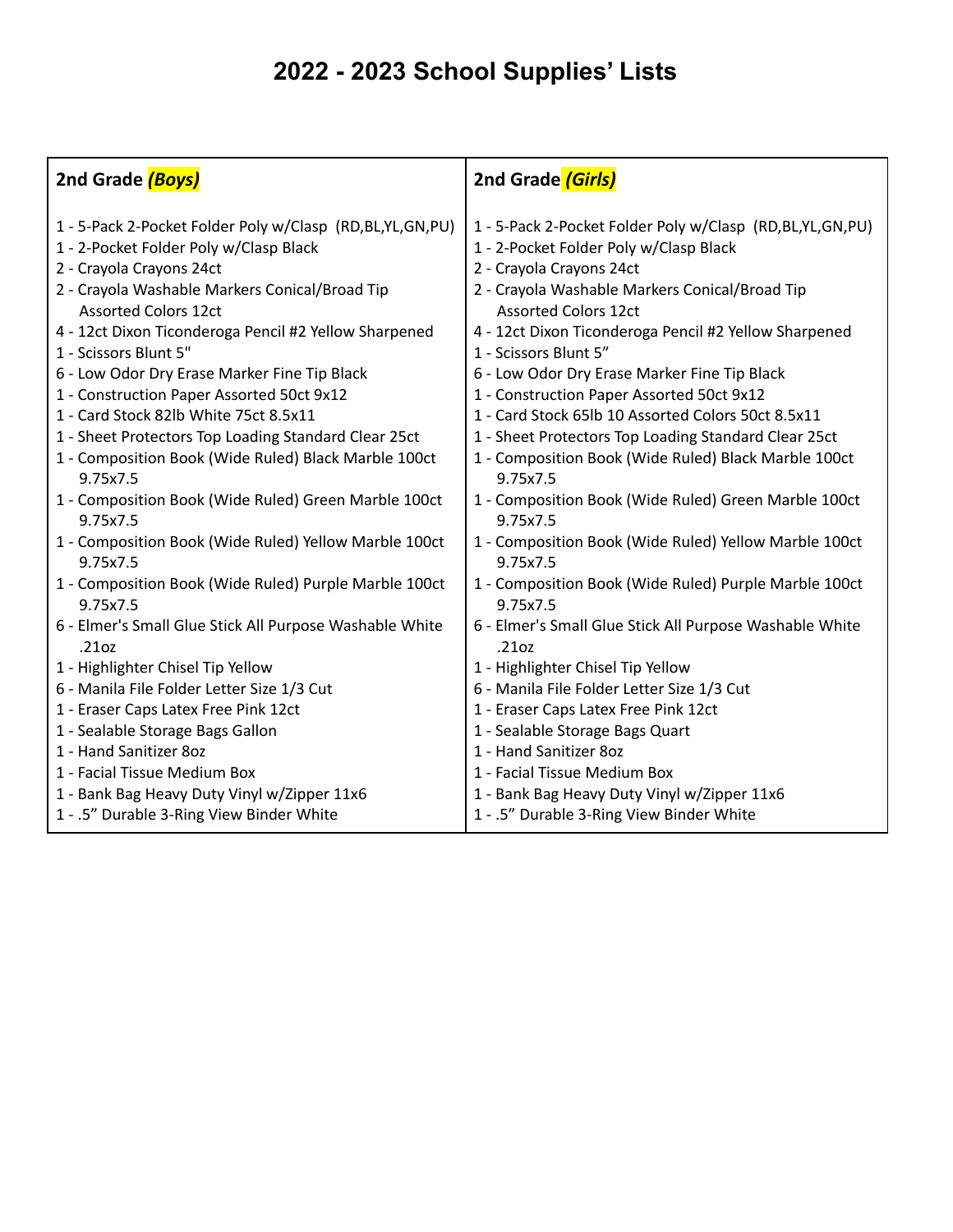#### **3rd Grade**

- 5-Pack 2-Pocket Folder Poly w/out Clasp (RD,BL,YL,GN,PU)
- 2-Pocket Folder Poly w/out Clasp Orange
- PaperMate Pen Stick Med Pt Red
- Crayola Crayons 24ct
- Highlighter Chisel Tip Yellow
- Scissors Pointed 5"
- Spiral Notebook 1 Sub (Wide Ruled) Black 70ct
- Sharpie Permanent Marker Fine Point Black
- 12ct Dixon Ticonderoga Pencil #2 Yellow Sharpened
- Expo Low Odor Dry Erase Marker Fine Tip Black
- Expo Low Odor Dry Erase Marker Chisel Tip Black
- Staedtler Mars Plastic Eraser White
- Crayola Washable Markers Conical/Broad Tip Classic Colors 8ct
- Index Cards Ruled White 100ct 3x5
- Sealable Storage Bags Quart
- Facial Tissue Medium Box
- Hand Sanitizer 8oz
- Composition Book (Wide Ruled) Black Marble 100ct 9.75x7.5
- Composition Book (Wide Ruled) Yellow Marble 100ct 9.75x7.5
- Composition Book (Wide Ruled) Purple Marble 100ct 9.75x7.5
- Dry Erase Cloth 8"x7" Reusable
- Binder Clip Medium 1-1/4"
- Bank Bag Heavy Duty Vinyl w/Zipper 11x6
- .5" Durable 3-Ring View Binder White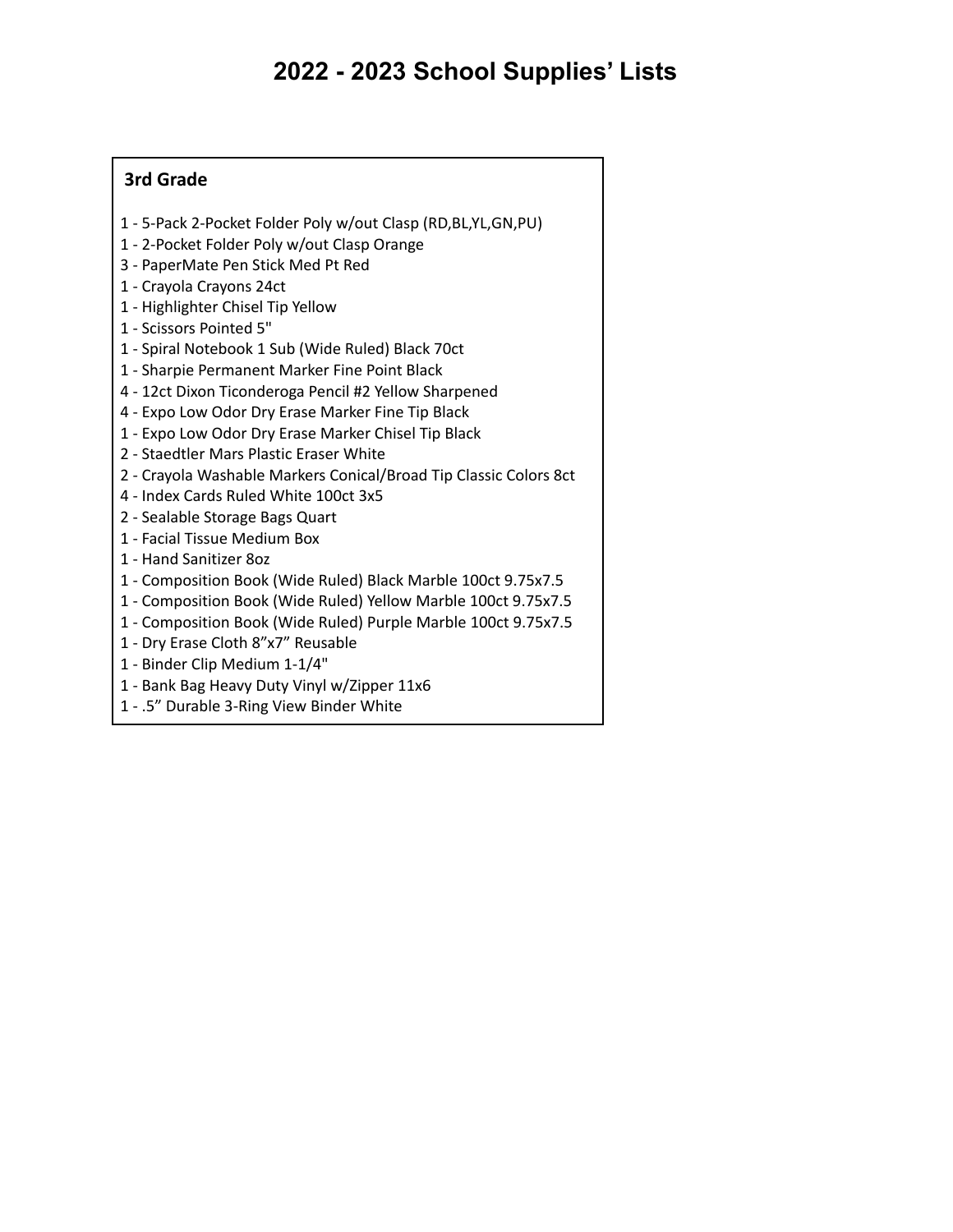| 4th Grade (Boys)                                                                                                                                                                                                                                                                                                                                                                                                                                                                                                                                                                                                                                                                                                                                                                                                                                                                                                                                                                                                                                                                                                                                                                     | 4th Grade (Girls)                                                                                                                                                                                                                                                                                                                                                                                                                                                                                                                                                                                                                                                                                                                                                                                                                                                                                                                                                                                                                                                                                                                                                                                                                                                    |
|--------------------------------------------------------------------------------------------------------------------------------------------------------------------------------------------------------------------------------------------------------------------------------------------------------------------------------------------------------------------------------------------------------------------------------------------------------------------------------------------------------------------------------------------------------------------------------------------------------------------------------------------------------------------------------------------------------------------------------------------------------------------------------------------------------------------------------------------------------------------------------------------------------------------------------------------------------------------------------------------------------------------------------------------------------------------------------------------------------------------------------------------------------------------------------------|----------------------------------------------------------------------------------------------------------------------------------------------------------------------------------------------------------------------------------------------------------------------------------------------------------------------------------------------------------------------------------------------------------------------------------------------------------------------------------------------------------------------------------------------------------------------------------------------------------------------------------------------------------------------------------------------------------------------------------------------------------------------------------------------------------------------------------------------------------------------------------------------------------------------------------------------------------------------------------------------------------------------------------------------------------------------------------------------------------------------------------------------------------------------------------------------------------------------------------------------------------------------|
| 1 - Dry Erase Cloth 8"x7" Reusable<br>2 - Composition Book (Wide Ruled) Black Marble 100ct<br>9.75x7.5<br>1 - Composition Book (Wide Ruled) Purple Marble 100ct<br>9.75x7.5<br>1 - Crayola Washable Markers Conical/Broad Tip<br><b>Classic Colors 10ct</b><br>4 - Highlighter Chisel Tip Yellow<br>2 - Elmer's Small Glue Stick Washable Purple - Dries Clear<br>.21oz<br>1 - Scissors Pointed 5"<br>1 - Spiral Notebook 1 Sub (Wide Ruled) Purple 70ct<br>1 - 5-Pack 2-Pocket Folder Poly w/Clasp (RD, BL, YL, GN, PU)<br>1 - 2-Pocket Folder Poly w/Clasp Black<br>3 - PaperMate Pink Pearl Latex-Free Eraser<br>1 - Expo Low Odor Dry Erase Marker Chisel Tip Assorted<br>4ct (BK, BL, RD, GN)<br>1 - Spiral Notebook 3 Sub (Wide Ruled) w/Perf Poly,<br>Double Pockets 150ct<br>2 - Expo Low Odor Dry Erase Marker Chisel Tip Black<br>3 - 12ct #2 Yellow Woodcase Pencil Sharpened<br>1 - Crayola Full-Length Colored Pencils Pre-sharpened 24ct<br>1 - Post-it Notes Canary 100ct 3x3<br>1 - Hand Sanitizer 80z<br>2 - Facial Tissue Medium Box<br>1 - Sealable Storage Bags Quart<br>1 - Bank Bag Heavy Duty Vinyl w/Zipper 11x6<br>1 - .5" Durable 3-Ring View Binder White | 1 - Dry Erase Cloth 8"x7" Reusable<br>2 - Composition Book (Wide Ruled) Black Marble 100ct<br>9.75x7.5<br>1 - Composition Book Wide Ruled Purple Marble 100ct<br>9.75x7.5<br>1 - Crayola Washable Markers Conical/Broad Tip<br><b>Classic Colors 10ct</b><br>4 - Highlighter Chisel Tip Yellow<br>2 - Elmer's Small Glue Stick Washable Purple - Dries Clear<br>.21oz<br>1 - Scissors Pointed 5"<br>1 - Spiral Notebook 1 Sub (Wide Ruled) Purple 70ct<br>1 - 5-Pack 2-Pocket Folder Poly w/Clasp (RD,BL,YL,GN,PU)<br>1 - 2-Pocket Folder Poly w/Clasp Black<br>3 - PaperMate Pink Pearl Latex-Free Eraser<br>1 - Expo Low Odor Dry Erase Marker Chisel Tip Assorted<br>4ct (BK, BL, RD, GN)<br>1 - Spiral Notebook 3 Sub (Wide Ruled) w/Perf Poly,<br>Double Pockets 150ct<br>2 - Expo Low Odor Dry Erase Marker Chisel Tip Black<br>3 - 12ct #2 Yellow Woodcase Pencil Sharpened<br>1 - Crayola Full-Length Colored Pencils Pre-sharpened 24ct<br>1 - Post-it Notes Canary 100ct 3x3<br>1 - Hand Sanitizer 80z<br>2 - Facial Tissue Medium Box<br>1 - Construction Paper Assorted 50ct 9x12<br>1 - Index Cards Ruled White 100ct 3x5<br>1 - Sealable Storage Bags Quart<br>1 - Bank Bag Heavy Duty Vinyl w/Zipper 11x6<br>1 - .5" Durable 3-Ring View Binder White |
|                                                                                                                                                                                                                                                                                                                                                                                                                                                                                                                                                                                                                                                                                                                                                                                                                                                                                                                                                                                                                                                                                                                                                                                      |                                                                                                                                                                                                                                                                                                                                                                                                                                                                                                                                                                                                                                                                                                                                                                                                                                                                                                                                                                                                                                                                                                                                                                                                                                                                      |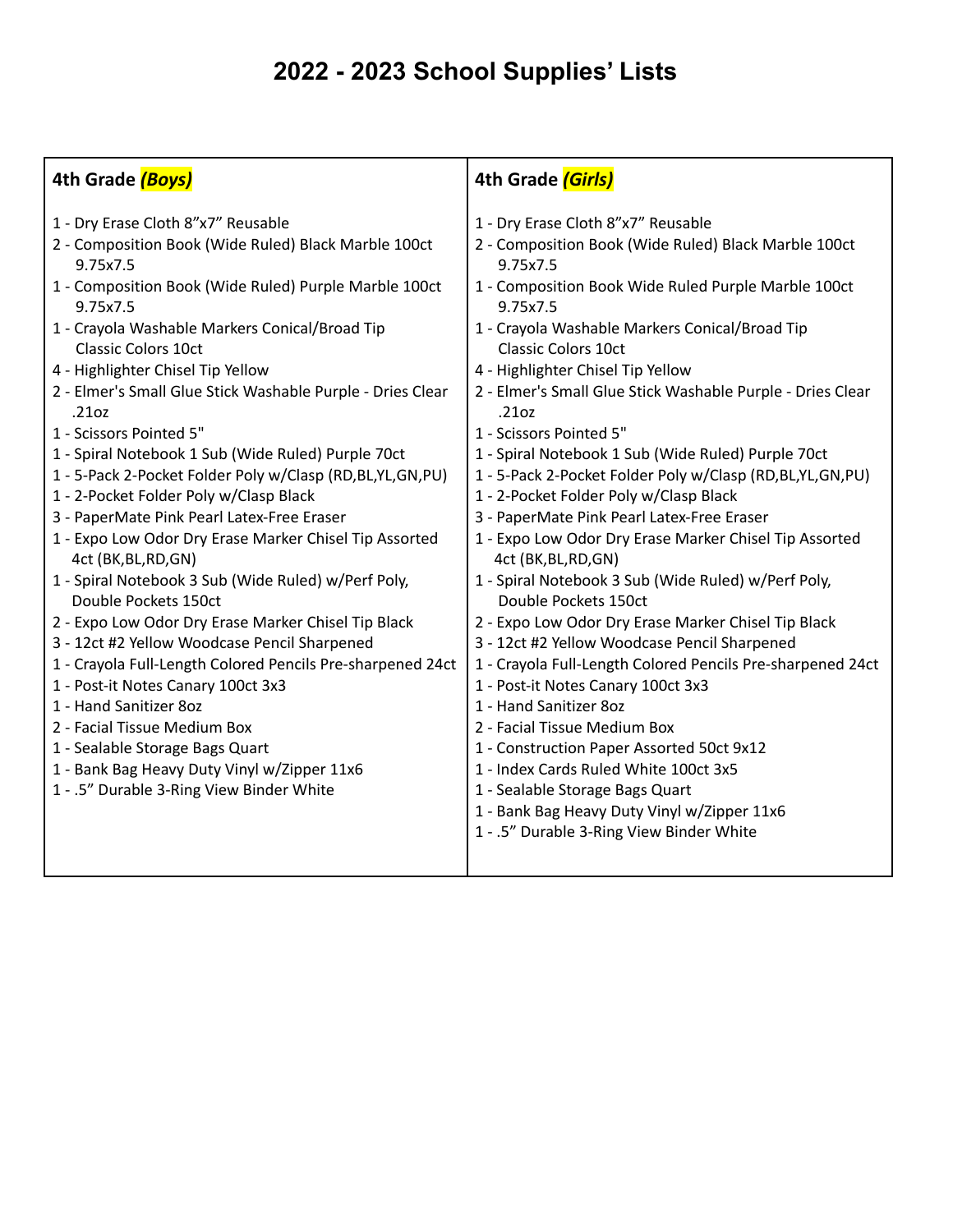#### **5th Grade**

- Filler Paper (Wide Ruled) Large Package
- Highlighter Chisel Tip Yellow
- Elmer's Small Glue Stick Washable Purple Dries Clear .21oz
- Scissors Pointed 5"
- 3-Pack 2-Pocket Folder Poly w/Clasp (RD,BL,YL)
- Manila File Folder Letter Size 1/3 Cut
- Pencil Mechanical Refillable .7mm
- Pencil Mechanical Super Hi-Polymer HB Lead Refills .7mm 12ct
- Spiral Notebook 3 Sub (Wide Ruled) 120ct
- Crayola Full-Length Colored Pencils Pre-sharpened 12ct
- Binder Clip Medium 1-1/4"
- PaperMate Pink Pearl Latex-Free Eraser
- 12ct Dixon Ticonderoga #2 Yellow Woodcase Pencil Sharpened
- Hand Sanitizer 8oz
- Facial Tissue Medium Box
- Crayola Washable Markers Conical/Broad Tip Classic Colors 8ct
- Paper Towel Rolls
- Low Odor Dry Erase Marker Chisel Tip 4-Pack (BK,BL,RD,GN)
- Index Cards Ruled Wirebound White 50ct 4x6
- Composition Book (Wide Ruled) Black Marble 100ct 9.75x7.5
- Composition Book (Wide Ruled) Purple Marble 100ct 9.75x7.5
- Bank Bag Heavy Duty Vinyl w/Zipper 11x6
- .5" Durable 3-Ring View Binder White